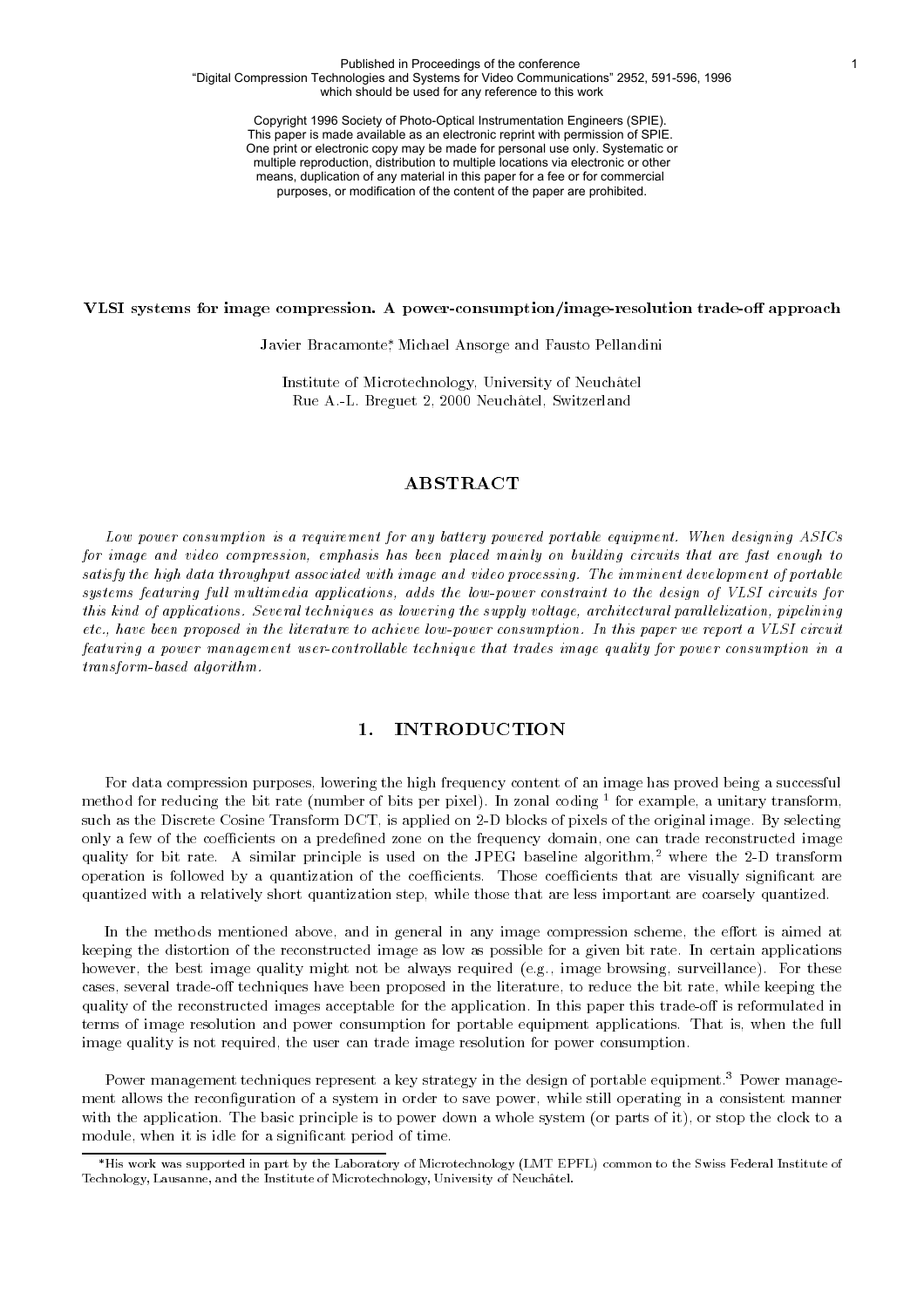This paper is organized as follows: Section 2 describes a power management strategy and its application on a well-known transform-based algorithm. The VLSI implementation of the adapted algorithm is discussed in section 3. The results are reported in section 4, and finally the conclusions are given in section 5.

# 2. POWER MANAGEMENT STRATEGY



Figure 1: JPEG baseline algorithm

Transform-based image coding algorithms have received a good acceptance in the definition of image compression standards. For example standards JPEG, MPEG-1, MPEG-2 and H.261, are all DCTbased. In these algorithms, the DCT is used to map blocks of 8x8 pixels

into another block of 8x8 coefficients in the frequency domain. A 64 elements normalization matrix defines the quantization steps by which the DCT coefficients will be quantized. Due to the energy packing efficiency of the DCT and to the coarse value of the normalization matrix on the high frequency region, many of the coefficients will become zero after quantization. A long sequence of zero values can then be effectively compressed by runlength coding, followed by entropy coding to improve the final compression ratio. The block diagram of the JPEG baseline algorithm is shown in Figure 1.

A power management (PM) strategy has been studied for its application in the realization of a single chip VLSI circuit that performs the sequential JPEG coding algorithm. Under this PM scheme, the circuit features four different modes of operation as shown in Figure 2: a) Mode DC, b) Mode 4, c) Mode 16 and d) full JPEG mode. Each dot in Figure 2 represents a coefficient in the frequency domain. With the top-left point representing the DC coefficient

| $\overline{\bullet}$ |           | $\bullet$ $\bullet$ $\bullet$ $\bullet$ $\bullet$       |                       |  |
|----------------------|-----------|---------------------------------------------------------|-----------------------|--|
|                      | ø.        |                                                         |                       |  |
|                      |           | $\bullet$ $\bullet$                                     | 0 I                   |  |
| $\bullet$            | $\bullet$ | ، او                                                    | $\bullet   \bullet  $ |  |
|                      |           | $\bullet\bullet\bullet\bullet\bullet\bullet\phantom{.}$ |                       |  |
|                      |           | $\bullet \bullet \bullet \bullet $                      |                       |  |
|                      |           | $\bullet   \bullet   \bullet   \bullet  $               |                       |  |
|                      | ė         | $  \bullet   \bullet   \bullet  $                       |                       |  |

Figure 2: PM modes

In Mode DC, only the DC coefficient is selected and coded. In this mode a rough blocky version of the image is obtained. Mode 4, commands the encoder to select and code only the 4 lower frequency coefficients. In this mode, the image is intelligible and a particular image could be easily recognized. However the image still presents blocking effects especially at the edges of objects. In Mode 16, the encoder selects and codes only the 16 lower frequency coefficients. In this mode the images are relatively of a good quality. The blocking effects on the edges of objects is strongly attenuated, with respect to Mode 4. The full JPEG mode, allows the circuit to give full spectral resolution.

When the full image quality is not required to be transmitted, the user can select the mode of operation by means of a knob on the encoder. As soon as the number of coecients corresponding to a mode of operation has been computed, the control

unit powers down the DCT unit and the quantization unit. A multiplexer allows to set the values of all the noncomputed coefficients to zero, in order to generate a fully JPEG-compliant bit-stream. This scheme saves power by avoiding unnecessary computation. It can be interpreted as a hardware adaptive zonal coding embedded in the baseline JPEG algorithm. Since in JPEG, the DCT is the most expensive operation in terms of computational power, the gain can be very signicant. In full JPEG mode the circuit works as a regular JPEG coder system.

It is worth noting that in a baseline JPEG encoder, when the best image quality is not required, one can scale up the normalization matrix to improve the compression ratio. This bit rate reduction is achieved by the increase of the number of 2-D DCT coefficients that become zero after quantization. In a regular baseline JPEG coder circuit with no PM strategy, that would imply a waste of power, since the DCT unit must always compute the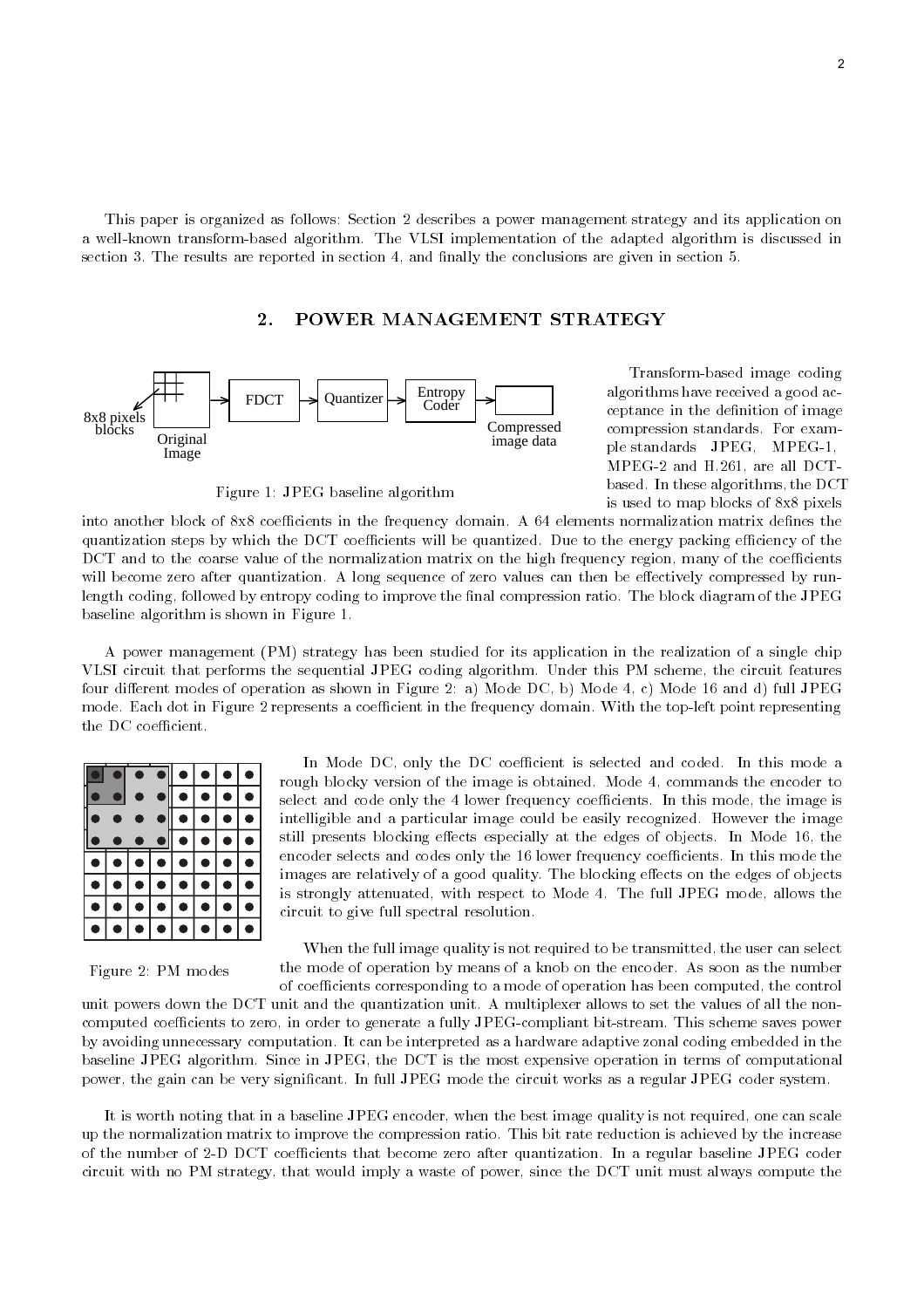

Figure 3: Architecture of the 2-D DCT

 $64$  2-D DCT coefficients regardless of the scaling factor of the quantization matrix.

Besides of the baseline sequential mode, the JPEG standard denes other modes of operation4 (e.g., progressive and hierarchical) which are not addressed in this paper and that represent potential power-saving schemes, especially for the decoder. It is important to note however, that the VLSI implementation of these JPEG modes comes at the expense of additional power-consuming hardware and increased system complexity with respect to the baseline mode.

## 3. VLSI IMPLEMENTATION

The PM strategy described in the preceding section can be applied to trade image quality for power consumption both at the JPEG coder and decoder. Applications that use the PM scheme on the encoder or the decoder are independent, and no information overhead is required to indicate the mode in which the images are coded. From a VLSI architectural point of view, the solution for both cases is very similar, and thus, we will limit the discussion to describe the VLSI circuit of the encoder.

The forward 2-D DCT circuit on Figure 1 is implemented as a sequence of two 1-D DCTs. The first 1-D DCT operating over the rows of an input of 8x8 pixels and the second operating over the columns of the intermediate result. This reduces the hardware complexity compared to the case of a straightforward 2-D DCT implementation.

The VLSI architecture of the 2-D DCT is shown in Figure 3. Each 1-D DCT is executed by a Distributed Arithmetic Processor (DAP).5 The 1-D transform of an 8 elements input vector is obtained by applying this vector eight consecutive times to the DAP. The Shift Register Bank (SRB) provides the storage and the sequencing required to this purpose, and for each iteration the DAP uses a different set of coefficients (addresses a different look-up-table). The quantizer in Figure 1 is implemented with a serial-parallel multiplier. The bit-serial input being the output of the 2-D DCT and its parallel input being the output of a ROM containing the inverse of the normalization coefficients. Details regarding the VLSI implementation of the different modules of Figure 1 are given on reference 6.

The basic module of the PM architecture is shown in Figure 4. The multiplexer at the output is required to keep the bit-stream uninterrupted when the unit is powered off. It sets to zero the value of all the non-computed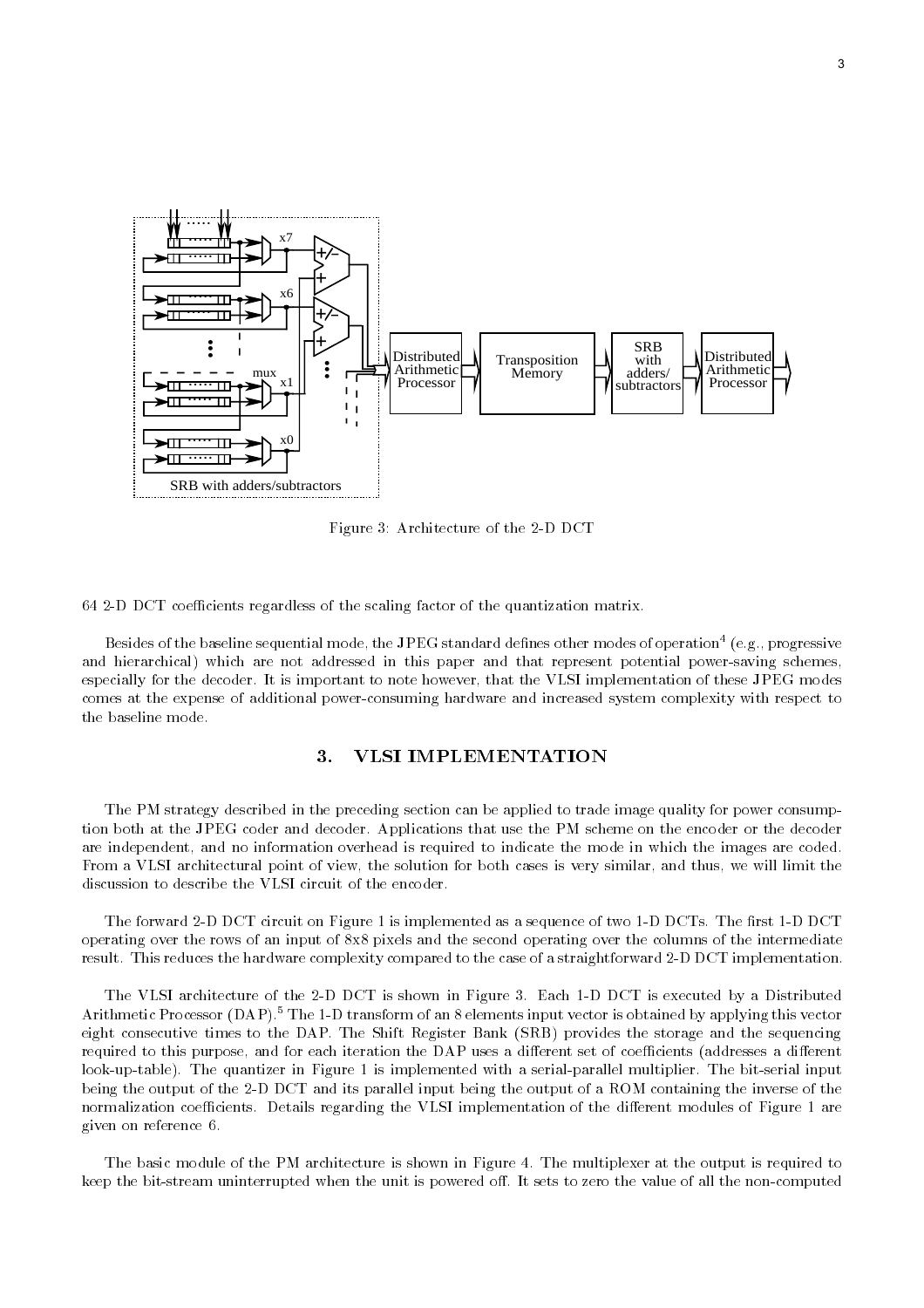$coefficients$ . One or several large pMOS transistors are used to power the unit on or off.



Figure 4: PM Unit

The PM strategy is dynamic<sup>+</sup> in the sense that only certain modules of the encoder (or decoder) can be powered off. Referring to Figure 3, due to the storage function and inherent power-dependent condition, the RAM that executes the matrix transposition must remain powered on independently of the PM mode. The same is true for the Human coder that must release a complete decodable bit-stream. On the other hand, in Mode 4 for example, 60 of the 2-D DCT coefficients are not going to be evaluated. This leaves place for powering off, both DAPs and the quantization unit. In Mode 4, the first DAP is powered off during  $48$  word cycles (active only during  $16$  word cycles). The second DAP is powered off during 60 word cycles (active only during 4 word cycles). The quantization unit can be equally powered off during 60 word cycles. A word length is equal to the number of bits required to represent a 2-D DCT coefficient, which in our circuit is 12 bits. Thus, one word cycle is equal to 12 clock cycles.

### 4. RESULTS



Figure 5: Original image

To illustrate the image quality obtained with the different modes of operation, the image Lena (256x256 pixels, 8 bits/pixel) shown in Figure 5 was JPEG-coded in each of the four PM modes. Figure 6 shows the images after they have been JPEG-decoded.

When the JPEG coder circuit is operating on full JPEG mode, it executes 128 scalar products per block of 8x8 pixels (64 scalar product each DAP of the 2-D DCT) and 64 multiplications corresponding to the 64 normalization of the DCT coefficients. For a typical image of 256x256 pixels, that means a total of 131,072 scalar products and 65,536 multiplications.

When the coder circuit is set in Mode DC, for the same image size, the number of operations is reduced to 9,216 scalar products and 1,024 multiplication. That means that the  $2-D$  DCT unit is powered off about  $93\%$  of the time. Figure  $6(a)$  shows the quality of an image that has been coded in Mode DC.

In Mode 4, The most computational intensive part of the JPEG circuit is powered off 84% of the time. The images present a blocky effect at the edges of the objects, but they are easily recognizable. In this mode the peak signal-to-noise ratio (PSNR)<sup>†</sup> of the JPEG-decoded image Lena, shown in Figure 6(b), is 25.91 dB.

In Mode 16 the most computational intensive part of the JPEG circuit is powered on only 38% of the time. The decoded images are relatively of a good quality. In this mode, the PSNR of the JPEG-decoded image Lena, shown in Figure  $6(c)$ , is 30.30 dB.

In full JPEG mode, no power-saving is made and from an algorithmic point of view, the circuit works as a regular JPEG system. For comparison, the PSNR of Lena in full JPEG mode is 32.70 dB, the decoded image is shown in Figure 6(d).

If  $f(i,j)$  and  $f(i,j)$  represent the pixels of the original and the coded-decoded NxIV pixels image respectively, then the  $FSNR$ is given by:  $PSNR = 20 \log_{10}(\frac{255}{RMSE})$ , where  $RMSE = \sqrt{\frac{1}{N \cdot N} \sum_{i=1}^{N} \sum_{j=1}^{N} [f(i, j) - \hat{f}(i, j)]^2}$ .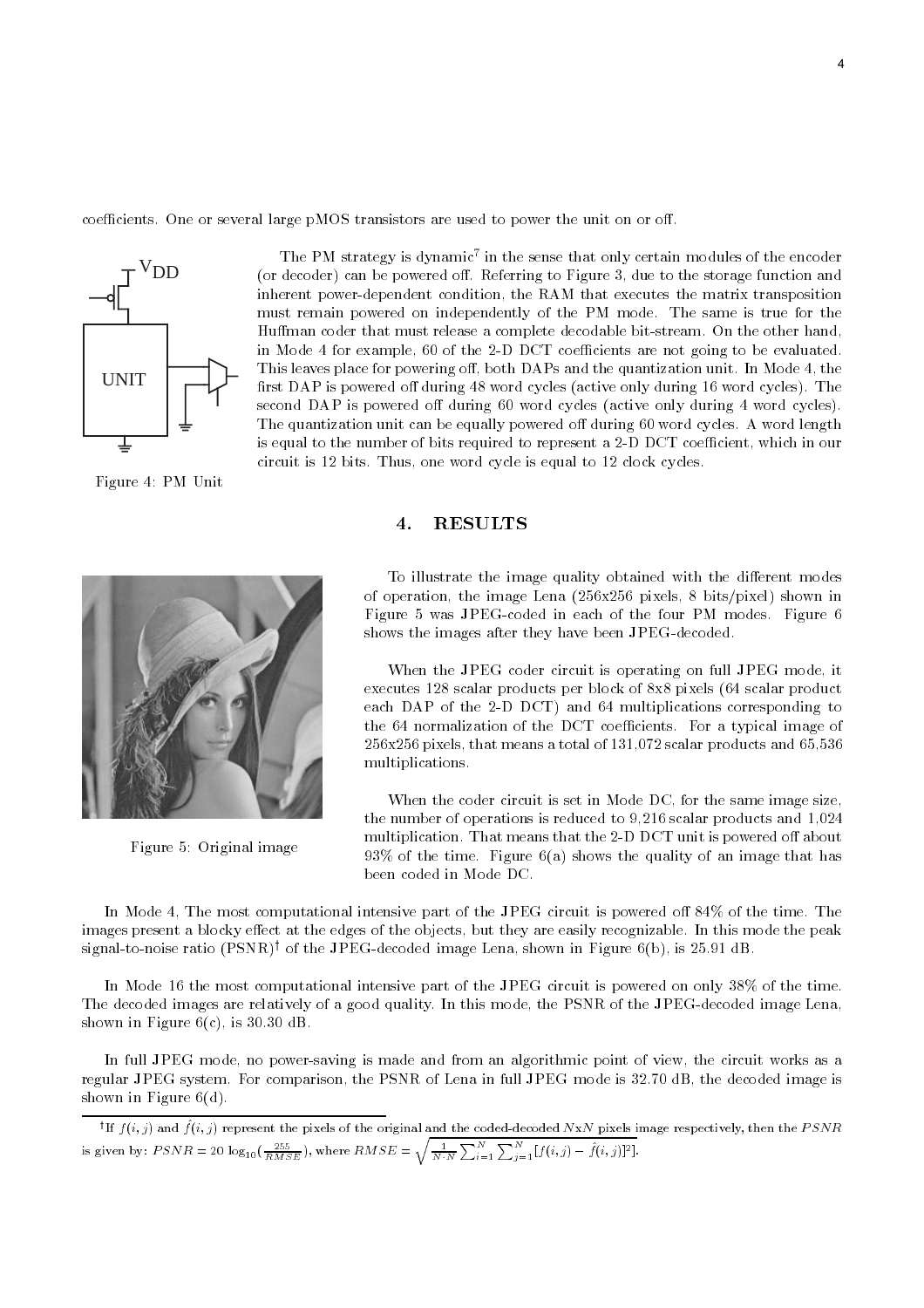

Figure 6: Image quality for the different modes of operation. (a) Mode DC, (b) Mode 4, (c) Mode 16, and (d) Full JPEG mode.

The layout of the JPEG coder circuit featuring the four PM modes is shown in Figure 7. The area of the chip is 4.6 x 3.1 mm2 14.5 mm2 . It was imple mented in the  $1.2 \mu m 5V$  CMOS CMN12 process from VLSI Technology Inc. On the left part of the layout are located the SRBs, the quantizer and the two DAPs. All these circuits were built from a fullcustom library, a fact that is reflected by the very small size of the modules. The RAM for executing the matrix transposition is located at the bottom-left corner of the circuit. The Huffman coder was build entirely with standard cells. At a clock frequency of 36 MHz this circuit is able to process 25 CIF (Common Intermediate Format: 352 x 288 pixels) images per second. Thus, as a regular JPEG chip (full JPEG mode) it is suitable for motion



Figure 7: Layout of the JPEG coder circuit with 4 PM modes

JPEG (MJPEG) or for the non-recursive path of the H.261 low-bit rate video coder.